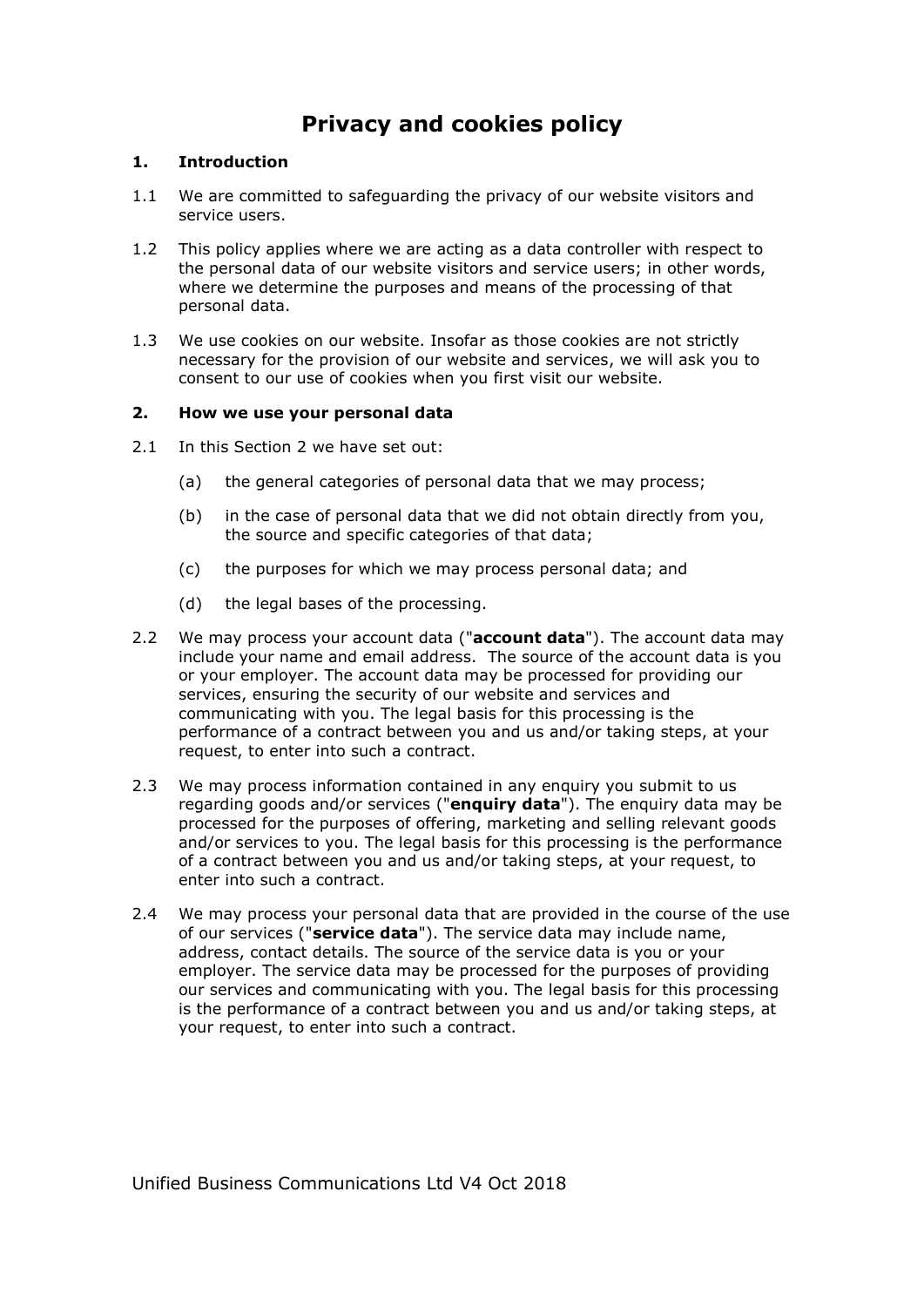- 2.5 We may process information relating to transactions, including purchases of goods and services that you enter into with us and/or through our website ("**transaction data**"). The transaction data may include your contact details, your card details and the transaction details. The transaction data may be processed for the purpose of supplying the purchased goods and services and keeping proper records of those transactions. The legal basis for this processing is the performance of a contract between you and us and/or taking steps, at your request, to enter into such a contract.
- 2.6 We may process information relating to our customer relationships, including customer contact information ("**customer relationship data**"). The customer relationship data may include your name, your employer, your job title or role, your contact details, and information contained in communications between us and you or your employer. The source of the customer relationship data is you or your employer. The customer relationship data may be processed for the purposes of managing our relationships with customers, communicating with customers, keeping records of those communications and promoting our products and services to customers. The legal basis for this processing is namely the proper management of our customer relationships.
- 2.7 Please do not supply any other person's personal data to us, unless we prompt you to do so.

# **3. Providing your personal data to others**

- 3.1 We may disclose contact details to our suppliers insofar as reasonably necessary for the provision/smooth running of telecom services.
- 3.2 Financial transactions relating to our website products and services may be handled by our payment services providers, FastPay Ltd. We will share transaction data with our payment services providers only to the extent necessary for the purposes of processing your payments, refunding such payments and dealing with complaints and queries relating to such payments and refunds. You can find information about the payment services providers' privacy policies and practices at www.fastpayltd.co.uk

#### **4. Retaining and deleting personal data**

- 4.1 This Section 4 sets out our data retention policies and procedure, which are designed to help ensure that we comply with our legal obligations in relation to the retention and deletion of personal data.
- 4.2 Personal data that we process for any purpose or purposes shall not be kept for longer than is necessary for that purpose or those purposes.
- 4.3 We will retain your personal data as follows: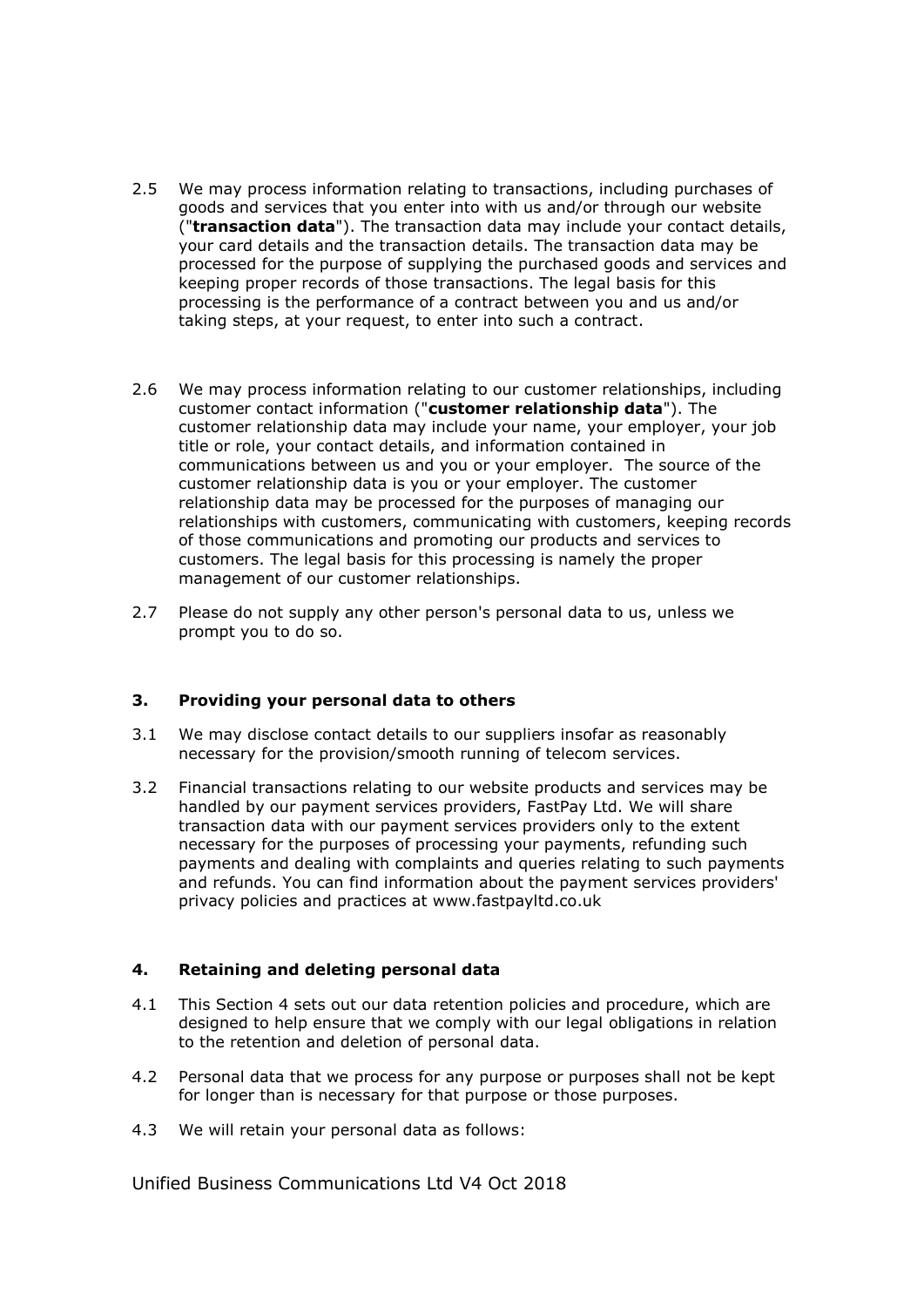- (a) Contact details will be retained for a minimum period of 1 month following the date of initial contact, and for a maximum period of 72 months following the date of initial contact.
- 4.4 In some cases it is not possible for us to specify in advance the periods for which your personal data will be retained. In such cases, we will determine the period of retention based on the following criteria:
	- (a) the period of retention of contact details will be determined based on contractual obligations.

### **5. Security of personal data**

- 5.1 We will take appropriate technical and organisational precautions to secure your personal data and to prevent the loss, misuse or alteration of your personal data.
- 5.2 We will store all your personal data on secure servers, personal computers and mobile devices, and in secure manual record-keeping systems.
- 5.3 You acknowledge that the transmission of unencrypted (or inadequately encrypted) data over the internet is inherently insecure, and we cannot guarantee the security of data sent over the internet.

### **6. Amendments**

- 6.1 We may update this policy from time to time by publishing a new version on our website.
- 6.2 You should check this page occasionally to ensure you are happy with any changes to this policy.
- 6.3 We may notify you of changes to this policy by email.

# **7. Your rights**

- 7.1 In this Section 7, we have summarised the rights that you have under data protection law. Some of the rights are complex, and not all of the details have been included in our summaries. Accordingly, you should read the relevant laws and guidance from the regulatory authorities for a full explanation of these rights.
- 7.2 Your principal rights under data protection law are:
	- (a) the right to access;
	- (b) the right to rectification:
	- (c) the right to erasure;
	- (d) the right to restrict processing;
	- (e) the right to object to processing;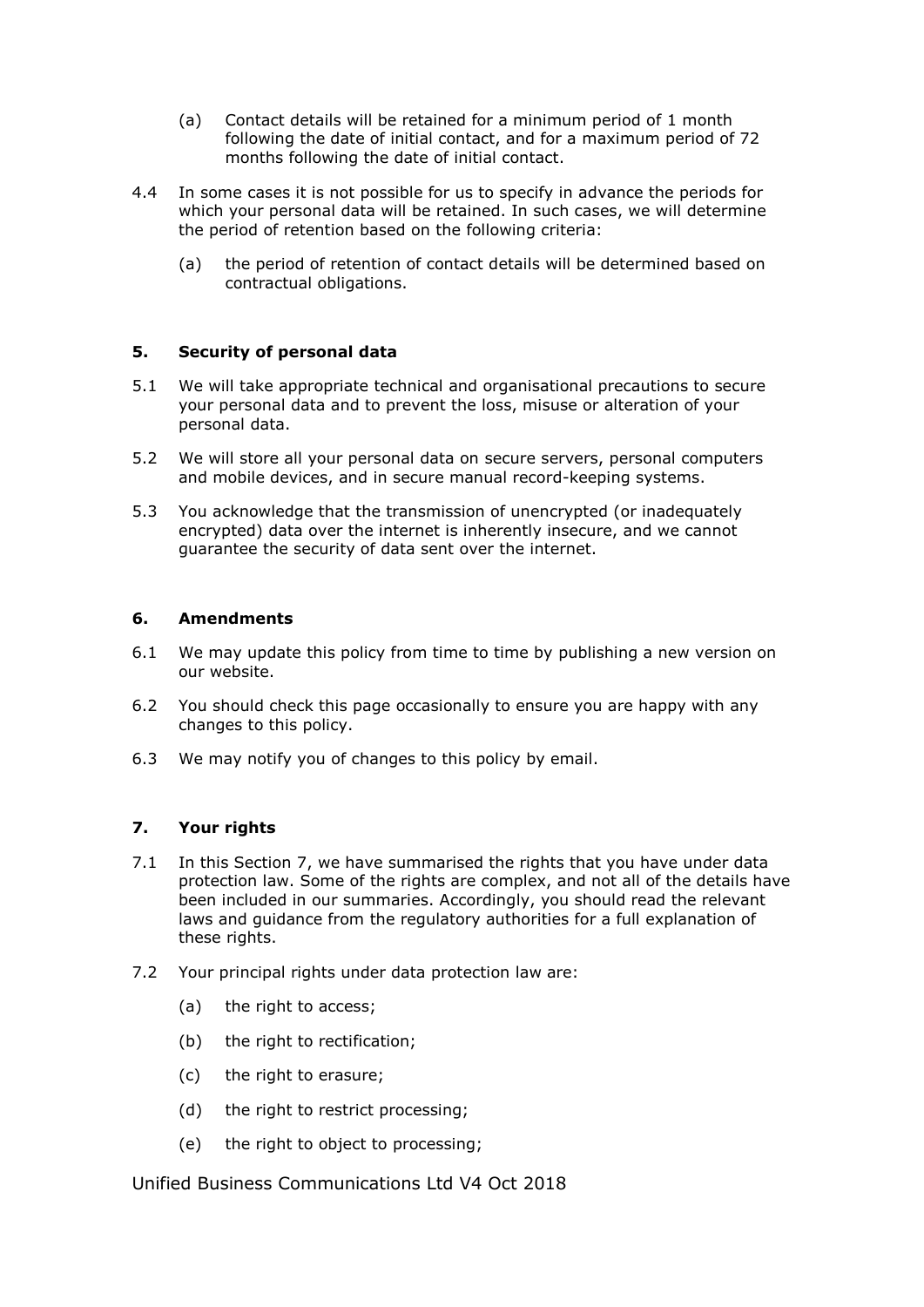- (f) the right to data portability;
- (g) the right to complain to a supervisory authority; and
- (h) the right to withdraw consent.
- 7.3 You have the right to confirmation as to whether or not we process your personal data and, where we do, access to the personal data, together with certain additional information. That additional information includes details of the purposes of the processing, the categories of personal data concerned and the recipients of the personal data. Providing the rights and freedoms of others are not affected, we will supply to you a copy of your personal data. The first copy will be provided free of charge, but additional copies may be subject to a reasonable fee.
- 7.4 You have the right to have any inaccurate personal data about you rectified and, taking into account the purposes of the processing, to have any incomplete personal data about you completed.
- 7.5 In some circumstances you have the right to the erasure of your personal data without undue delay. Those circumstances include: the personal data are no longer necessary in relation to the purposes for which they were collected or otherwise processed; you withdraw consent to consent-based processing; you object to the processing under certain rules of applicable data protection law; the processing is for direct marketing purposes; and the personal data have been unlawfully processed. However, there are exclusions of the right to erasure. The general exclusions include where processing is necessary: for exercising the right of freedom of expression and information; for compliance with a legal obligation; or for the establishment, exercise or defence of legal claims.
- 7.6 In some circumstances you have the right to restrict the processing of your personal data. Those circumstances are: you contest the accuracy of the personal data; processing is unlawful but you oppose erasure; we no longer need the personal data for the purposes of our processing, but you require personal data for the establishment, exercise or defence of legal claims; and you have objected to processing, pending the verification of that objection. Where processing has been restricted on this basis, we may continue to store your personal data. However, we will only otherwise process it: with your consent; for the establishment, exercise or defence of legal claims; for the protection of the rights of another natural or legal person; or for reasons of important public interest.
- 7.7 You have the right to object to our processing of your personal data on grounds relating to your particular situation, but only to the extent that the legal basis for the processing is that the processing is necessary for: the performance of a task carried out in the public interest or in the exercise of any official authority vested in us; or the purposes of the legitimate interests pursued by us or by a third party. If you make such an objection, we will cease to process the personal information unless we can demonstrate compelling legitimate grounds for the processing which override your interests, rights and freedoms, or the processing is for the establishment, exercise or defence of legal claims.
- 7.8 You have the right to object to our processing of your personal data for direct marketing purposes including profiling for direct marketing purposes. If you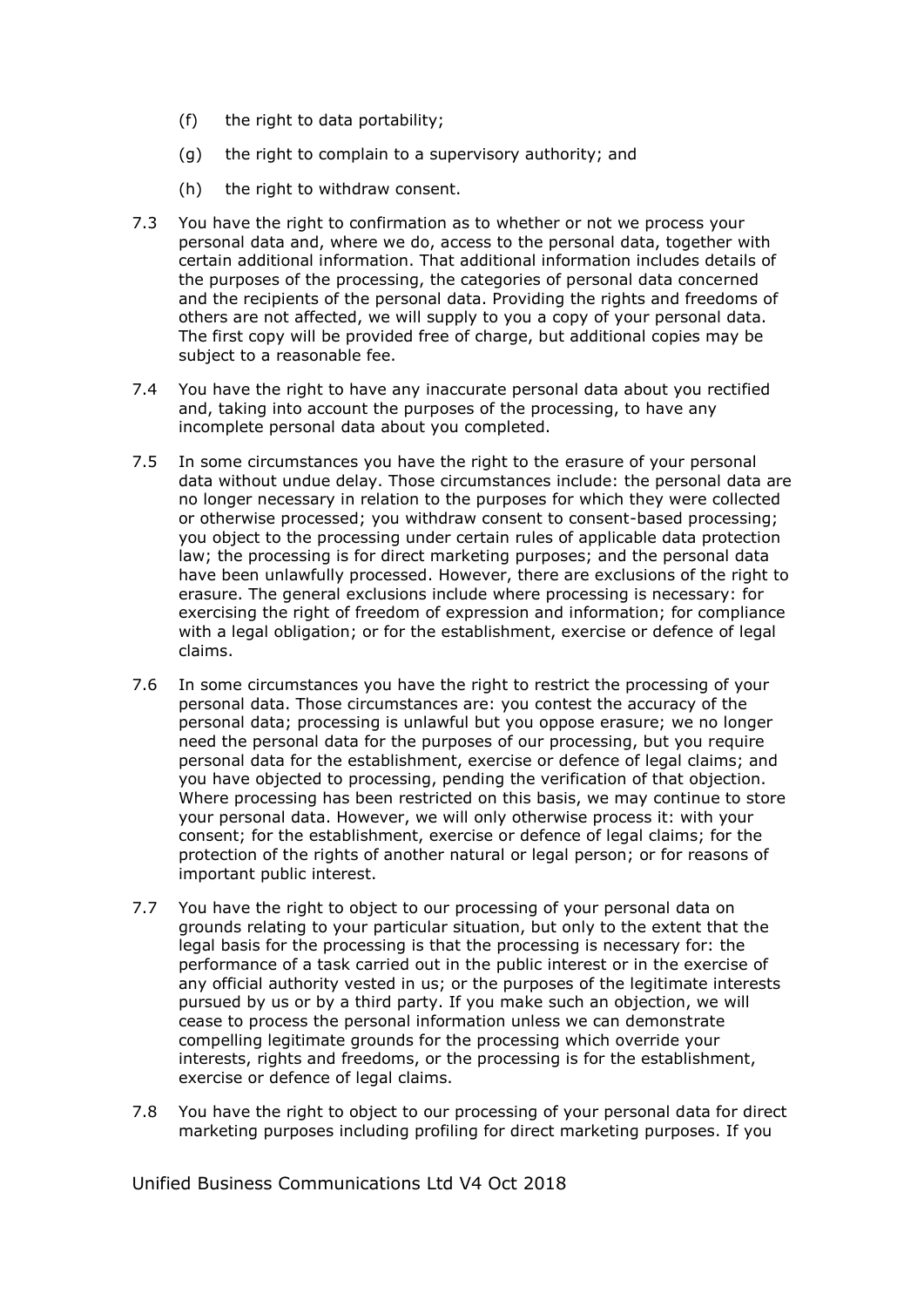make such an objection, we will cease to process your personal data for this purpose.

- 7.9 To the extent that the legal basis for our processing of your personal data is:
	- (a) consent; or
	- (b) that the processing is necessary for the performance of a contract to which you are party or in order to take steps at your request prior to entering into a contract,

and such processing is carried out by automated means, you have the right to receive your personal data from us in a structured, commonly used and machine-readable format. However, this right does not apply where it would adversely affect the rights and freedoms of others.

- 7.10 If you consider that our processing of your personal information infringes data protection laws, you have a legal right to lodge a complaint with a supervisory authority responsible for data protection. You may do so in the EU member state of your habitual residence, your place of work or the place of the alleged infringement.
- 7.11 To the extent that the legal basis for our processing of your personal information is consent, you have the right to withdraw that consent at any time. Withdrawal will not affect the lawfulness of processing before the withdrawal.
- 7.12 You may exercise any of your rights in relation to your personal data by written notice to us OR by email.

# **8. Third party websites**

- 8.1 Our website may include hyperlinks to, and details of, third party websites.
- 8.2 We have no control over, and are not responsible for, the privacy policies and practices of third parties.

#### **9. Personal data of children**

- 9.1 Our website and services are targeted at persons over the age of 18
- 9.2 If we have reason to believe that we hold personal data of a person under that age in our databases, we will delete that personal data.

#### **10. Updating information**

10.1 Please let us know if the personal information that we hold about you needs to be corrected or updated.

# **10. About cookies**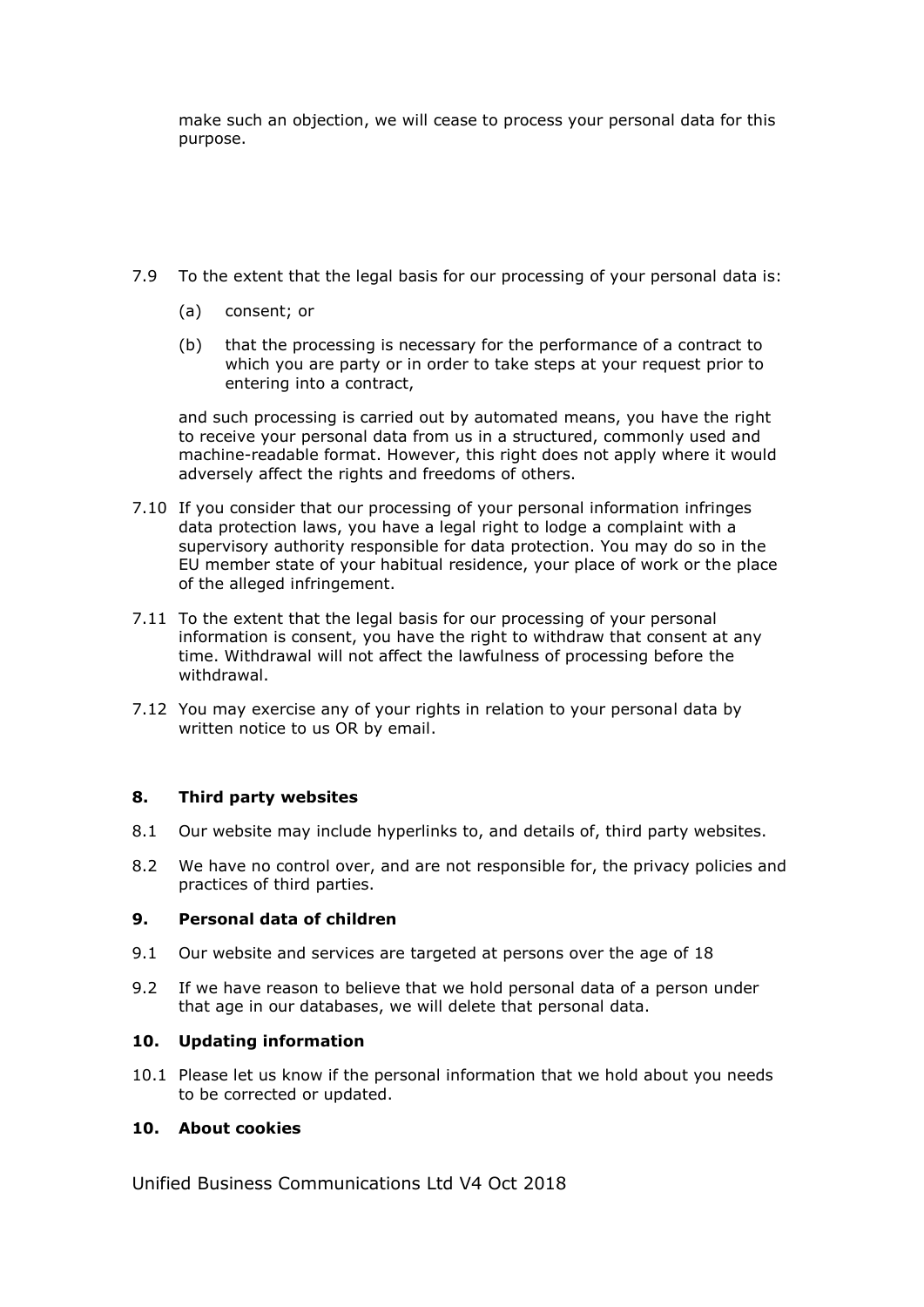- 11.1 A cookie is a file containing an identifier (a string of letters and numbers) that is sent by a web server to a web browser and is stored by the browser. The identifier is then sent back to the server each time the browser requests a page from the server.
- 11.2 Cookies may be either "persistent" cookies or "session" cookies: a persistent cookie will be stored by a web browser and will remain valid until its set expiry date, unless deleted by the user before the expiry date; a session cookie, on the other hand, will expire at the end of the user session, when the web browser is closed.
- 11.3 Cookies do not typically contain any information that personally identifies a user, but personal information that we store about you may be linked to the information stored in and obtained from cookies

# **12. Managing cookies**

- 12.1 Most browsers allow you to refuse to accept cookies and to delete cookies. The methods for doing so vary from browser to browser, and from version to version. You can however obtain up-to-date information about blocking and deleting cookies via these links:
	- (a) <https://support.google.com/chrome/answer/95647?hl=en> (Chrome);
	- (b) [https://support.mozilla.org/en-US/kb/enable-and-disable-cookies](https://support.mozilla.org/en-US/kb/enable-and-disable-cookies-website-preferences)[website-preferences](https://support.mozilla.org/en-US/kb/enable-and-disable-cookies-website-preferences) (Firefox);
	- (c) <http://www.opera.com/help/tutorials/security/cookies/> (Opera);
	- (d) [https://support.microsoft.com/en-gb/help/17442/windows-internet](https://support.microsoft.com/en-gb/help/17442/windows-internet-explorer-delete-manage-cookies)[explorer-delete-manage-cookies](https://support.microsoft.com/en-gb/help/17442/windows-internet-explorer-delete-manage-cookies) (Internet Explorer);
	- (e) <https://support.apple.com/kb/PH21411> (Safari); and
	- (f) [https://privacy.microsoft.com/en-us/windows-10-microsoft-edge-and](https://privacy.microsoft.com/en-us/windows-10-microsoft-edge-and-privacy)[privacy](https://privacy.microsoft.com/en-us/windows-10-microsoft-edge-and-privacy) (Edge).
- 12.2 Blocking all cookies will have a negative impact upon the usability of many websites.

#### **13. Cookie preferences**

13.1 You can manage your preferences relating to the use of cookies on our website by visiting: www.unifiedbizz.com

# **14. Our details**

- 14.1 This website is owned and operated by Unified Business Communications Ltd.
- 14.2 We are registered in England and Wales under registration number 4493930, and our registered office is at Stoneygate House, Stoneygate Lane, Felling, Gateshead, Tyne & Wear, NE10 0HJ
- 14.3 Our principal place of business is at Stoneygate House, Stoneygate Lane, Felling, Gateshead, Tyne & Wear, NE10 0HJ